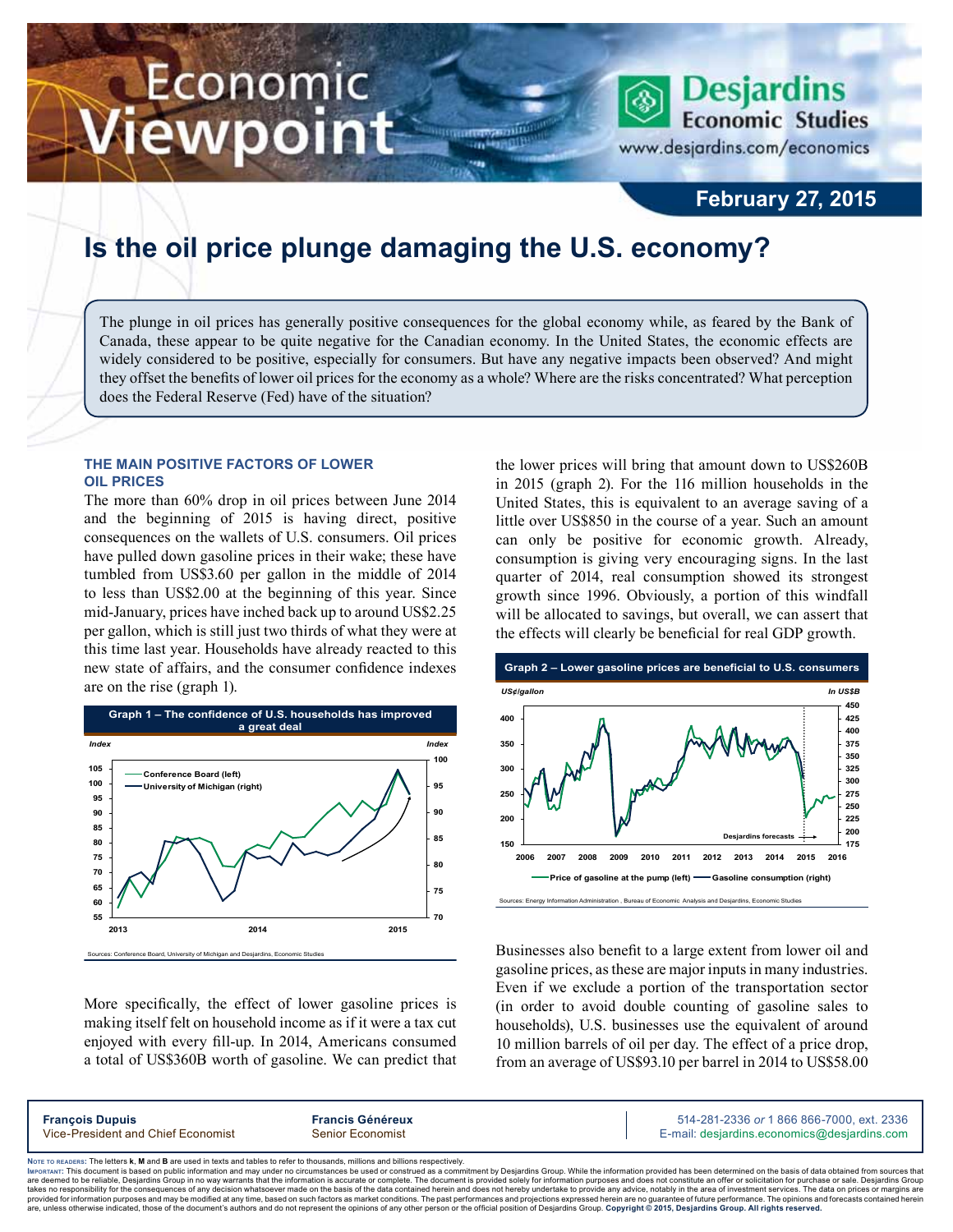

per barrel (based on West Texas Intermediate [WTI]) in 2015 according to our most recent forecasts, generates a saving of US\$125B. If we add that to the US\$100B that households will no longer have to spend, the total effect of US\$225B is equivalent to 1.2% of annual GDP.

### **The effect of lower prices on production and investment**

On the downside, the direct effects that lower oil prices will have on the U.S. oil industry immediately spring to mind; in fact, the great vitality that has characterized that industry in recent years has been one of the causes of the current price slump. What concerns should we have regarding production, investment and employment in that sector?

The majority of analyses evaluate the cost of producing a barrel of oil at around US\$60 for conventional extraction methods, and at around US\$75 for shale oil. Therefore the lower international prices are hurting the U.S. oil industry, especially unconventional oil extraction, such as shale oil.

We can already observe that investment in this sector is down. The number of rigs in operation has plummeted by 36.7% since the peak of October (graph 3). But we need to be careful here, since that statistic is not seasonally adjusted, and the weather during this period has been quite inclement.



The initial version of the national accounts for the fourth quarter of 2014 shows rather mixed investment trends relating to oil. Real investments in mining and oil exploration and in oil and gas well installations recorded an annualized increase of 12.4% in the fall. However, we can expect a decline starting in the first quarter of 2015 (graph 4). Meanwhile, a drop in machinery investments associated with the oil sector is already showing up, with an annualized contraction of 35.3% in the fourth quarter of 2014.



The Fed's data on U.S. industrial output paint a slightly more dramatic picture: well drillings were down by 12.8% in January, compared with last September. But we note that oil extraction is continuing to rise, by 1.5% over the same period. If we extend the comparison to January 2014, the change is -5.0% for drilling, but +12.1% for extraction. We can anticipate that production will decelerate significantly.

#### **How important is the U.S. oil industry?**

Within GDP, the oil sector shows up mainly in two categories: drilling and extraction and related equipment. In 2013, these GDP components had a total value of US\$152.6B. That is an increase of 60.1% in real terms, compared with 2009, when the oil boom began in the United States. But as a proportion of GDP, this represents just 0.9%. Moreover, we note that this sector contributed only 2.9% of total GDP growth since 2009, which is fairly modest. It is therefore false to suggest, as some commentators have done, that the economic recovery in the United States was mainly due to the energy sector. A slowdown and contraction in that industry will certainly have negative consequences on real GDP growth, but the U.S. economy is quite able to withstand that shock, especially with the support of the beneficial effects of lower gasoline prices.

It is mainly if we look at job market trends since the recession that we could be inclined to exaggerate the importance of the oil sector in the U.S. economy. The shale oil boom accelerated starting in 2009 (just when the rest of the economy was suffering its worst contraction since the Great Depression) but it really took off when oil prices picked up, in 2010. Since then, the number of jobs in the oil sector (extraction, support activities and related equipment) has increased by 50% (graph 5 on page 3). In fact, between January 2010 and December 2014, 225,500 jobs were gained in this sector. During the same period, the overall U.S. economy created 10,875,000 jobs. Thus the proportion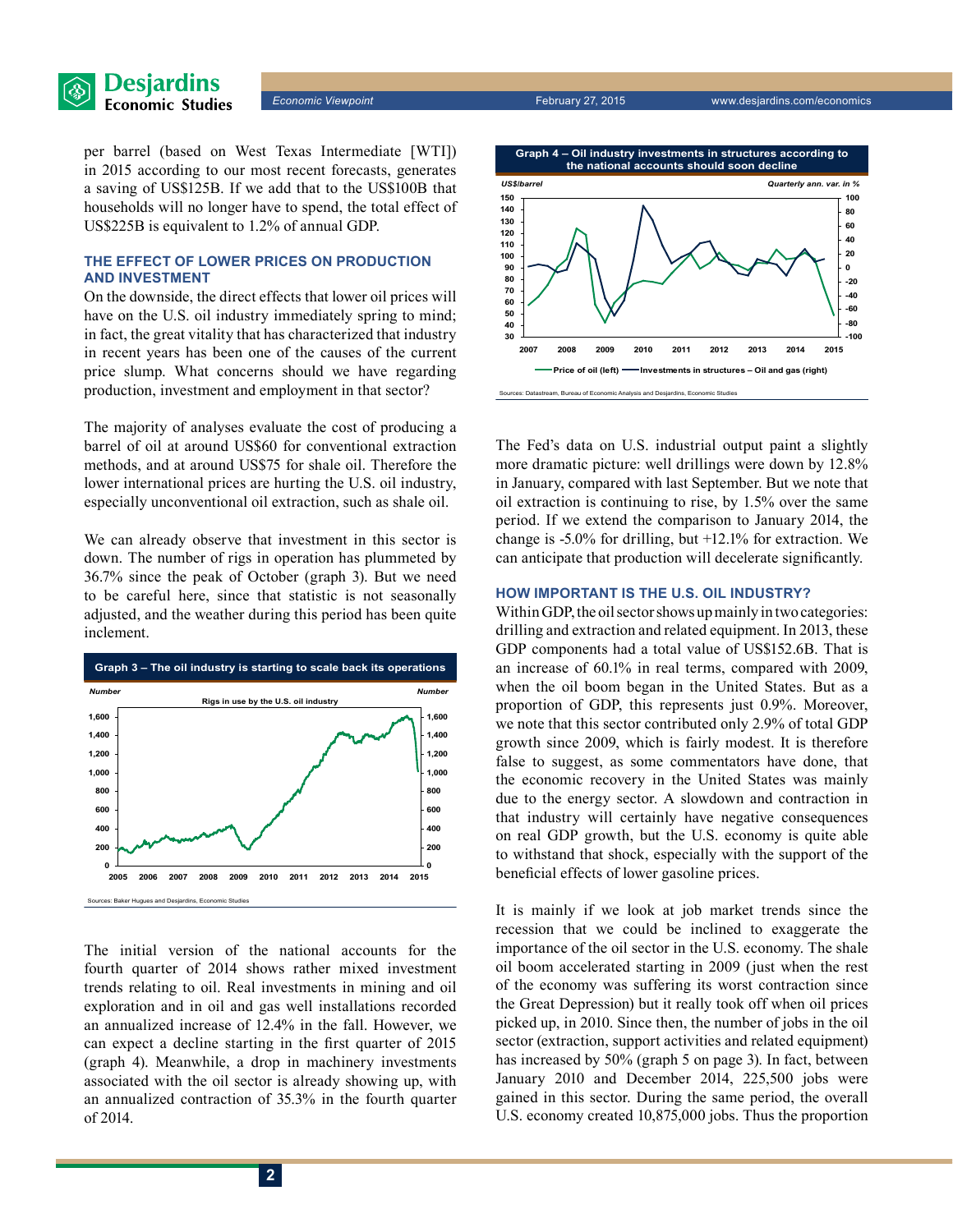



of new jobs that were directly created in the oil sector is just 2.1%, which is still considerable if we consider the fact that this sector represents a mere 0.5% of the total number of workers in the United States. However, if we arbitrarily change the start and end dates of this calculation, we can easily over-represent job creation in the oil sector. If we take the cyclical peak of January 2008 as our base date, and July 2014 as the end date, the job growth in the oil sector comes to 187,400 jobs, versus 791,000 for the economy as a whole... nearly one job out of four!

Notwithstanding these calculations, there is reason to believe that the importance of the oil sector extends beyond the number of jobs created directly in that industry. A study<sup>1</sup> by the International Monetary Fund (IMF) concludes that each additional rig generates the creation of 37 jobs right away, and 224 jobs over a longer time frame. Between mid‑2009 and the peak of September 2014, 1,426 oil rigs were added. According to the IMF's calculations, this expanded activity has directly generated the creation of 53,000 jobs, followed by a potential 319,000 jobs in the longer term. These additions must not be overlooked. And the reverse effect could be painful: since October the number of rigs in operation has dropped by 590, or nearly 37%. If this contraction proves to be permanent, it will eliminate 22,000 direct jobs and 132,000 jobs in the longer term. However, we must keep in mind that the U.S. economy created 3,116,000 jobs in 2014, and that recent monthly gains have exceeded 250,000. Therefore, the anticipated contraction in the oil sector will not be a disaster for the job market as a whole; the U.S. economy can bear that burden.

#### **The impact will be more acute in certain regions**

Obviously, the regional effects are likely to be more severe. The oil deposits that have been made available thanks to the technologies disseminated at the end of the 2000s are mainly concentrated in North Dakota and Texas. The deposits in those two states account for a little over half of the growth in the number of active rigs. These two states have also experienced strong economic growth and suffered much less from the economic crisis and the slow recovery (graph 6). Their unemployment rates are also very low: 4.6% in Texas (this has kept falling in recent months) and 2.8% in North Dakota (the lowest in the United States, but up slightly since last summer) (graph 7). Keep in mind that while Texas has the second-largest population of all the states, North Dakota stands in 47<sup>th</sup> place out of 50.







The decline in oil investments can only hurt these regions, and the time when those economies were the envy of the other states is probably over. The negative collateral effects will no doubt be just as painful. The enthusiasm for the oil sector supported consumption and home prices. The effect is particularly intense, since wages in the oil extraction sector are high. We note that the Texan manufacturing

<sup>1</sup> Mark Agerton et al., "Employment Impacts of Upstream Oil and Gas Investment in the United States", *Working Paper No. 15/28*, IMF Working Paper, International Monetary Fund, February 2015, 36 p., [www.imf.org/external/pubs/ft/wp/2015/wp1528.pdf.](http://www.imf.org/external/pubs/ft/wp/2015/wp1528.pdf)